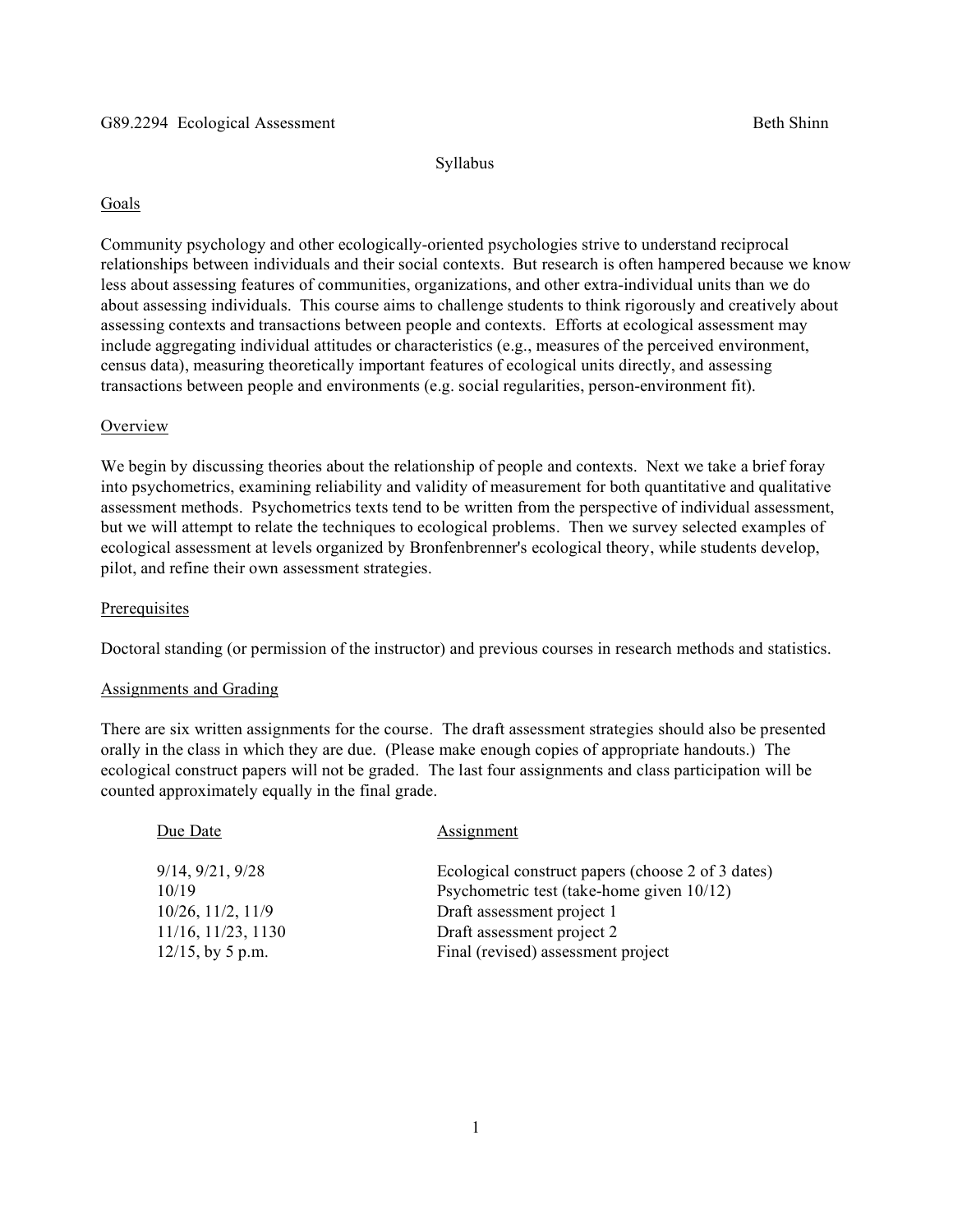## **Assignments**

Ecological construct papers.

For two of the first three classes, use one or more of the readings to help you clarify an ecological construct in a research context that interests you. Discuss how the construct relates to the theory, and (very briefly) how you might measure it. For example, would you use questionnaires, observations, archival data, and/or manipulations? Please make copies for all class members and be prepared to present your thoughts briefly in class. Suggested length: 1 single-spaced page.

Psychometric Test. This will be done as a take-home.

Draft Assessment Project Parts I and II. (Pick the earlier due dates if you want earlier feedback.)

Choose any problem that involves the assessment of contexts or of transactions between people and contexts. It is fine to use an ecological assessment problem that you are dealing with for some other purpose, for example your MA thesis. If you have any question about the appropriateness of your topic, see me. Develop two different approaches to assessing the context or transactions. It is fine to use one approach that focuses on the context and another that focuses on transactions between people and the same context. Approaches may differ in the types of data used, the theoretical grounding for the approach, etc., but they should be recognizably different. See me if you have any doubts.

Write up the two approaches separately for the different due dates. (These are the two parts of the project.) Each report should briefly describe the theoretical/conceptual background and the constructs you are attempting to assess (one page), and describe your approach to assessment more thoroughly, e.g., describe the sampling strategy, describe the measures (include the interview schedule or data coding scheme as an appendix), discuss issues of reliability and validity, describe plans for analyzing the data. You do not need to carry out the assessment at this stage. Present your instrument in class (with copies of handouts for everyone), and hand in one report by each due date. Suggested length for each report: 4-8 double spaced pages plus instrument.

Final Assessment Project

Revise both of your draft assessment methods on the basis of feedback from the class and pilot test them. See me before using any method that involves human subjects -- you will need appropriate permissions. Collect only enough data to get a feel for your instruments. This may be a two-stage pilot in which you try an instrument, make revisions, and try again.

Hand in: a description of how you piloted your assessment methods and how you used results of the pilot test(s) to evaluate and further revise them. Are you satisfied with the methods in their current state of development? Why or why not? If you are not satisfied, what more would you need to do to make you happy with them? Compare and contrast the sorts of information that you can learn from each assessment approach. The appendix should include your draft assessment report, copies of the instruments or description of the assessment method as of the time when you started the pilot test, along with any subsequent revisions. Suggested length: 4-8 double-spaced pages, plus appendix.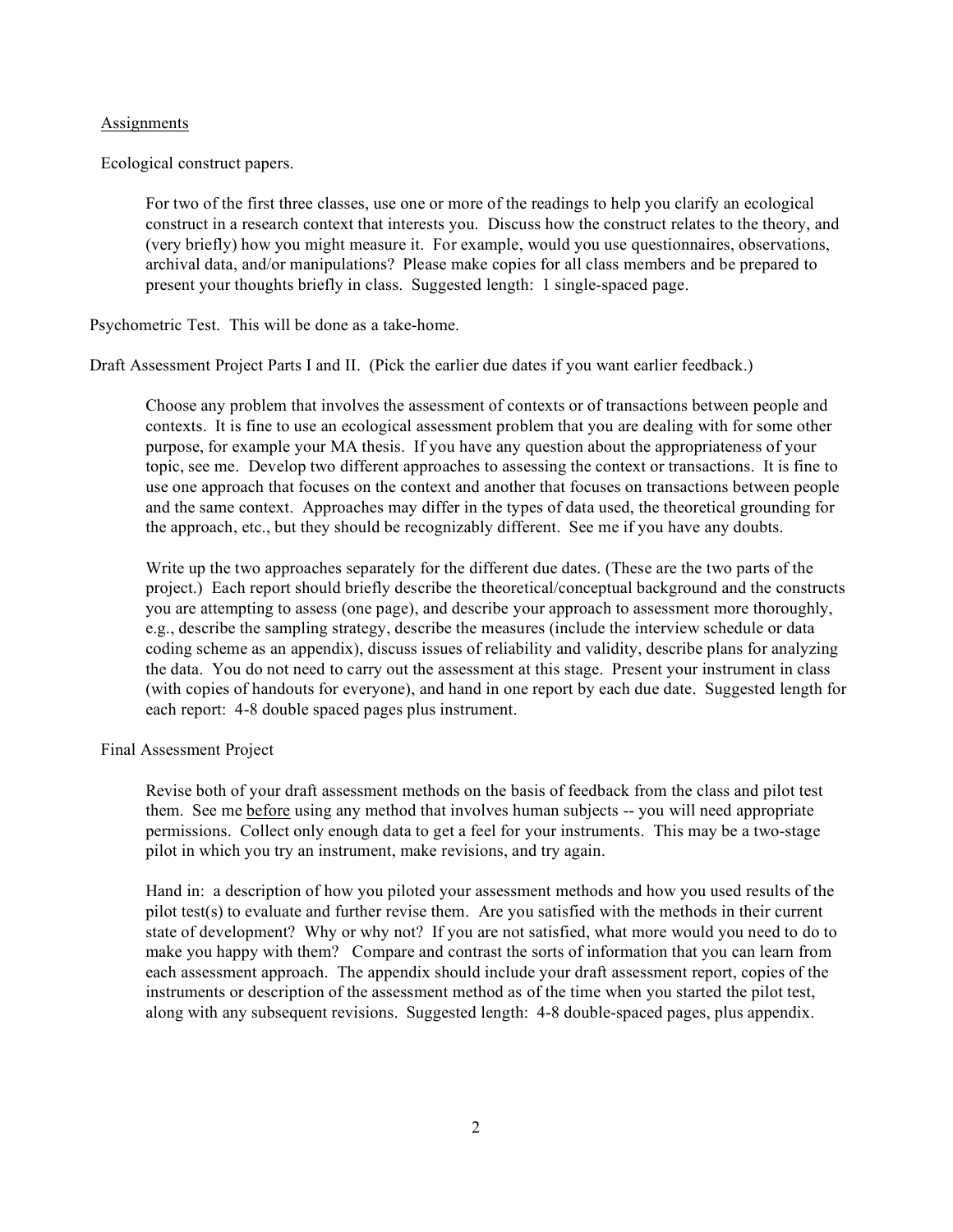## Course Schedule and Readings

- 9/7 Introduction: What is ecological assessment?
- 9/14 Concepts of Ecology and Ecological Assessment I
	- Altman, I. & Rogoff, B. (1987). World views in psychology: trait, interactional, organismic, and transactional perspectives. In D. Stokols & I. Altman (Eds.) *Handbook of Environmental Psychology* (pp. 7-40). New York: Wiley.
	- Bronfenbrenner, U. (1986). Ecology of the family as a context for human development: Research perspectives. *Developmental Psychology, 22*, 723-742.
	- Moos, R. H. (1973). Conceptualizations of human environments. *American Psychologist, 28*, 652- 665.
	- Moos, R. H. (2003). Social contexts: Transcending their power and their fragility. *American Journal of Community Psychology, 31*, 1-13
	- Wicker, A. W. (1972). Processes which mediate behavior-environment congruence. *Behavioral Science, 17*, 265-277.
- 9/21 Concepts of Ecology and Ecological Assessment II
	- Kelly, J.G., Ryan, A.M., Altman, B. E., & Stelzner, S. P. (2000). Understanding and changing social systems: An ecological view. In J. Rappaport & E. Seidman (Eds.) *Handbook of community psychology* (pp. 133-159). New York: Kluwer Academic/Plenum Publishers.
	- Moos, R., & Lemke, S. (1983). Assessing and improving social and ecological settings. In E. Seidman (Ed.), *Handbook of social intervention* (pp. 143-162). Beverly Hills, CA: Sage.
	- Shinn, M., & Toohey, S. (2003). Community contexts of human welfare. *Annual Review of Psychology, 54,* 427-459.
	- Tebes, J. K. (in press). Community science, philosophy of science, and the practice of research. *American Journal of Community Psychology.*
	- Trickett, E. J. (1996). A future for community psychology: The contexts of diversity and the diversity of contexts. *American Journal of Community Psychology, 24*, 209-234.
	- Wandersman, A., & Nation, M. (1998). Urban neighborhoods and mental health: Psychological contributions to understanding toxicity, resilience, and interventions. *American Psychologist, 53*, 647-656.
- 9/28 Concepts of Ecology and Ecological Assessment III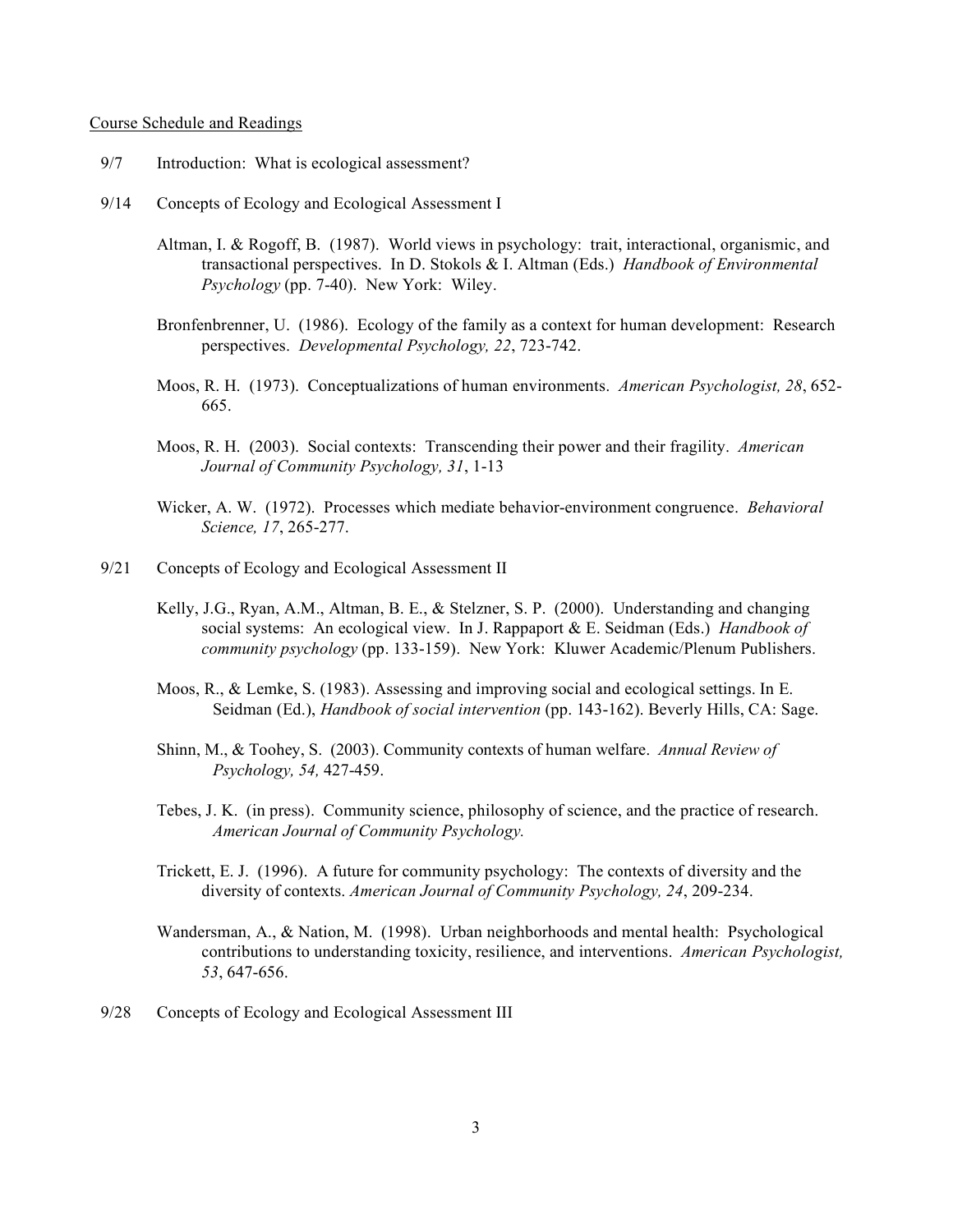- Hackman, J. R. (1992). Group influences on individuals in organizations. In M. D. Dunnette & L. M. Hough (Eds.). *Handbook of industrial and organizational psychology* ( 2nd ed., Vol 3, pp. 199-267). Palo Alto, CA: Consulting Psychologists Press.
- Linney, J. A. (2000). Assessing ecological constructs and community context. In J. Rappaport & E. Seidman (Eds.) *Handbook of community psychology* (pp. 647-668). New York: Kluwer Academic/Plenum Publishers.
- Magnusson, D. & Torestad, B. (1992). The individual as an interactive agent in the environment. In W. B. Walsh, K. H. Craik, & R. H. Price (Eds.) *Person-environment psychology: Models and perspectives* (pp. 89-126). Hillsdale, NJ: Erlbaum.
- Seidman, E. (1988). Back to the future, community psychology: Unfolding a theory of social intervention. *American Journal of Community Psychology, 16*, 3-24.
- Shinn, M., & Rapkin, B. (2000). Cross-level research without cross-ups in community psychology. In J. Rappaport & E. Seidman (Eds.) *Handbook of community psychology* (pp. 669-695). New York: Kluwer Academic/Plenum Publishers.

10/5 Reliability

- Suen, H. K. (1990). *Principles of test theories*. Hillsdale, NJ: Lawrence Erlbaum Associates. pp. 3-17, 27-50; pp. 157-165; 173-184. For last two sections, focus on calculation of kappa.
- Raudenbush, S. W. & Sampson, R. J. (1999). Ecometrics: Toward a science of assessing ecological settings with application to the systematic social observation of neighborhoods. *Sociological Methodology, 29,* 1-41.
- 10/12 Validity (pick up psychometrics quiz)
	- Shadish, W. R., Cook, T. D., & Campbell, D. T. (2002). *Experimental and quasi-experimental designs for generalized causal inference.* Boston: Houghton-Mifflin. pp. 33-102, 462-478 Skim -- this should be review.)
	- Cronbach, L. J., & Meehl, P. E. (1955). Construct validity in psychological tests. *Psychological Bulletin, 52,* 281-302.
	- Suen, H. K. (1990). *Principles of test theories*. Hillsdale, NJ: Lawrence Erlbaum Associates. pp. 133-154.
	- Webb, E. J., Campbell, D. T., Schwartz, R. D., Sechrest, L., & Grove, J. B. (1981). *Nonreactive Measures in the Social Sciences,* (2nd ed.) Boston: Houghton - Mifflin, pp. 34-77.
- 10/19 Reliability and Validity in Qualitative Research (Quiz due)

Agar, M. H. (1986). *Speaking of Ethnography*. Sage University Paper Series on Qualitative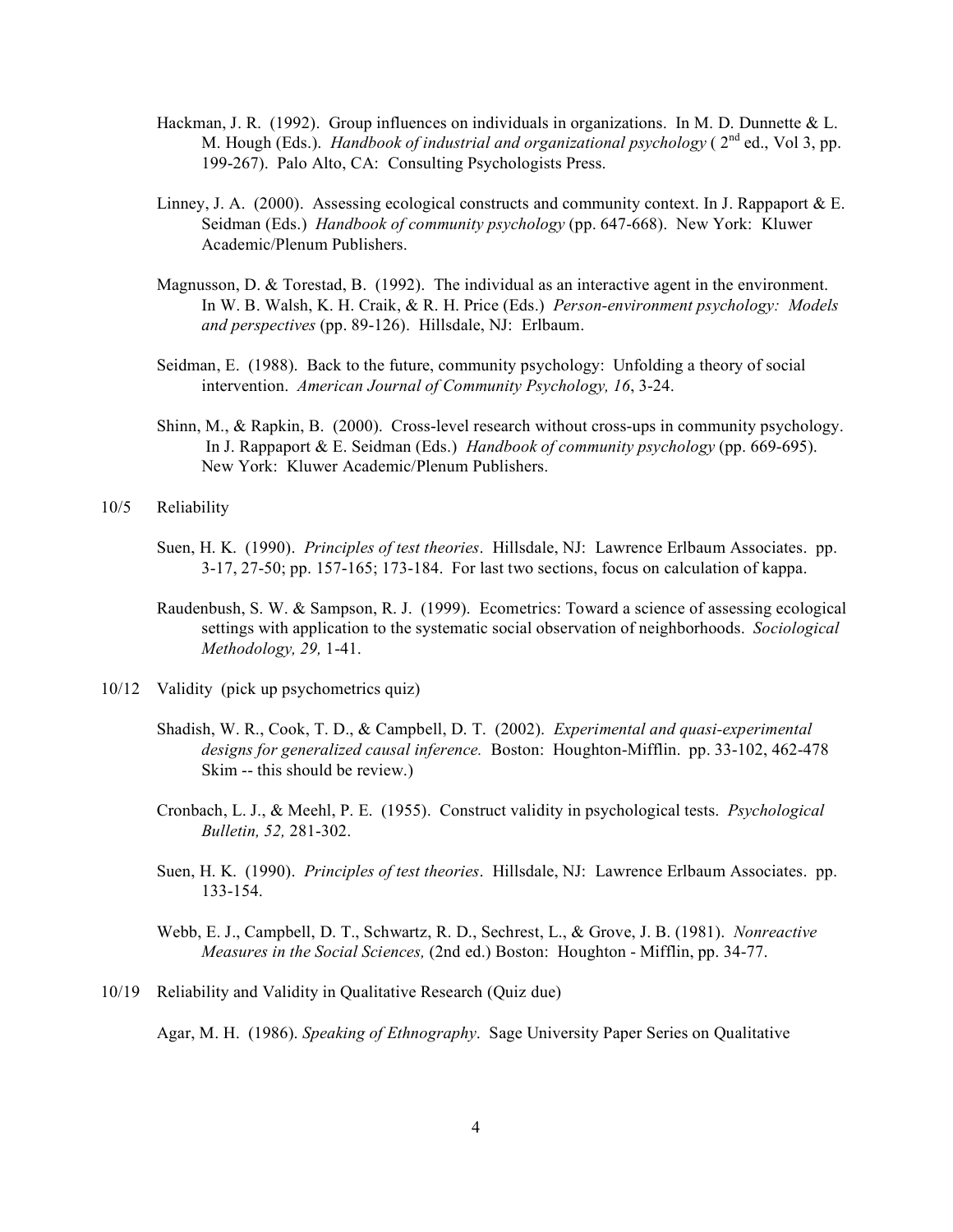Methods, Volume 1. Newbury Park, CA: Sage. (whole book = pp. 11-78)

- Guba, E. G., & Lincoln, Y. S. (1989). *Fourth generation evaluation*. Newbury Park, CA: Sage, pp. 233-251.
- Shadish, W. R., Cook, T. D., & Campbell, D. T. (2002). *Experimental and quasi-experimental designs for generalized causal inference.* Boston: Houghton-Mifflin. pp. 478-484.
- 10/26 Microsystems: Schools and child care (draft assessment project I)
	- Chesir-Teran, D. (2003). Conceptualizing and assessing heterosexism in high school: A settinglevel approach. *American Journal of Community Psychology, 31,* 267-279.
	- Henry, D. B., Cartland, J., Ruchross, H. & Monahan, K. (2004). A return potential measure of setting norms for aggression. *American Journal of Community Psychology, 33*, 131-149.
	- Kaufman, K., Gregory, W. L., & Stephan, W. G. (1990). Maladjustment in statistical minorities within ethnically unbalanced classrooms. *American Journal of Community Psychology, 18,* 757-765.
	- Kontos, S., Howes, C., Shinn, M., & Galinsky, E. (1995). *Quality in family child care and relative care.* New York: Teachers College Press. (pp. 62-84).
	- Langhout, R. D. (2003). Reconceptualizing quantitative and qualitative methods: A case study dealing with place as an exemplar. *American Journal of Community Psychology, 32,*229-244.
	- Rizzo, T. A., & Corsaro, W. A. (1995). Social support processes in early childhood friendship: A comparative study of ecological congruences in enacted support. *American Journal of Community Psychology, 23*, 389-418.
- 11/2 This is election day. Vote!

Microsystems: neighborhoods (draft assessment project I)

- Buckner, J. C. (1988). The development of an instrument to measure neighborhood cohesion. *American Journal of Community Psychology, 16,* 771-791.
- Coulton, C. J. , Korbin, J. E. & Su, M. (1996). Measuring neighborhood context for young children in an urban area. *American Journal of Community Psychology, 24,* 5-32.
- Coulton, C. J. , Korbin, J. E. Chan, T. & Su, M. (2001). Mapping residents' perceptions on neighborhood boundaries: A methodological note. *American Journal of Community Psychology, 29*, 371-383.
- Earls, F. & Buka, S. (2000). Measurement of community characteristics. In J. P. Shonkoff & S. J.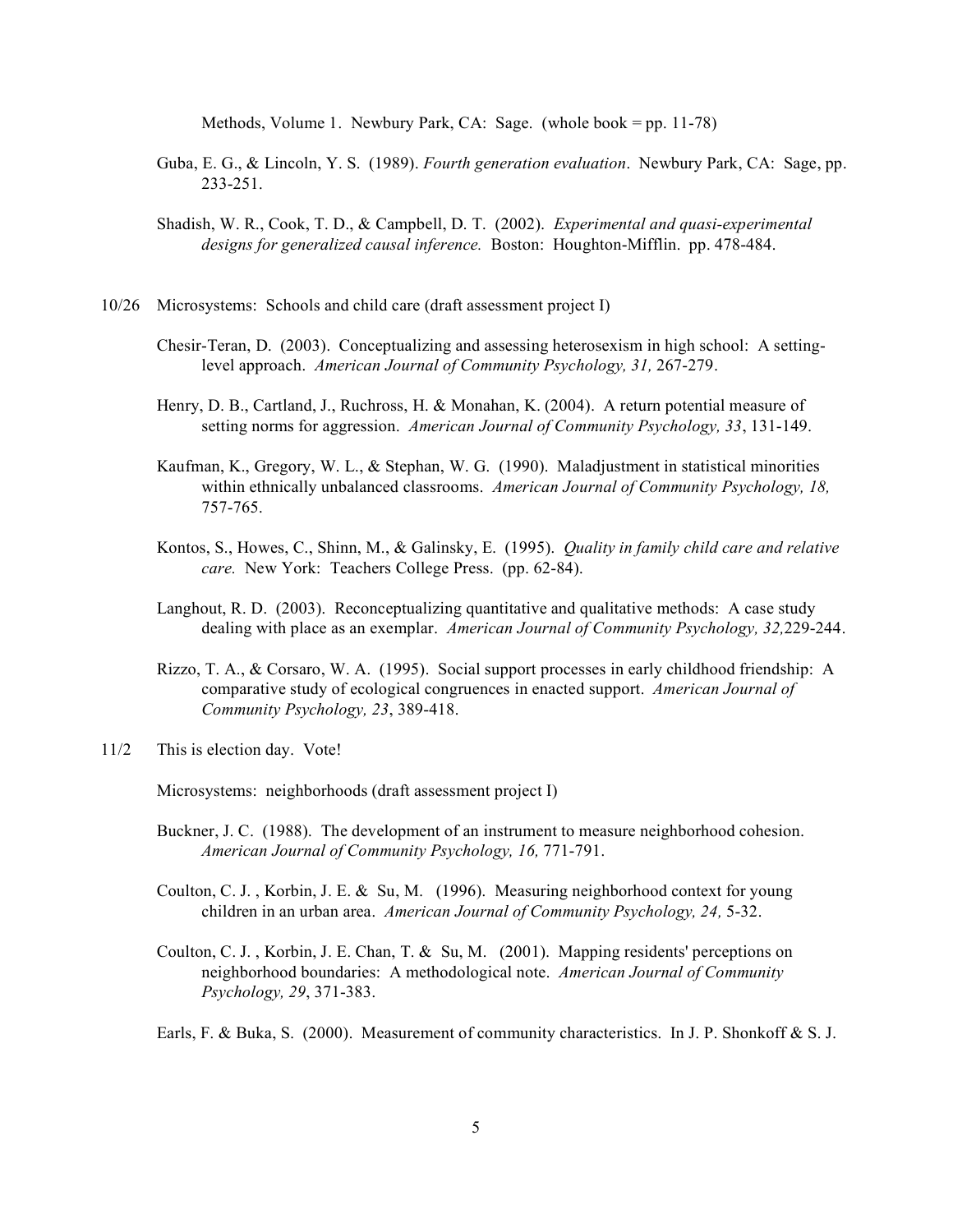Meisels (Eds.) *Handbook of early childhood intervention* (2nd ed.). (pp. 309-324). New York: Cambridge University Press.

- Leventhal, T. & Brooks-Gunn, J. (2000). The neighborhoods they live in: The effects of neighborhood residence on child and adolescent outcomes? *Psychological Bulletin, 126*, 309- 337.
- Roosa, M.E., Jones, S., Tein, J-Y., & Cree, W. (2003). Prevention science and neighborhood influences on child development. Theoretical and methodological issues. *American Journal of Community Psychology, 31,* 55-72.
- 11/9 Microsystems: Neighborhoods, Workplaces (draft assessment project II)
	- Foster-Fishman, P. G. & Keys, C. B. (1997). The person/environment dynamics of employee empowerment: An organizational culture analysis. *American Journal of Community Psychology, 25*, 345-369.
	- Hughes, D., & Dodge, M. A. (1997). African-American women in the workplace: Relationships between job conditions, racial bias at work, and perceived job quality. *American Journal of Community Psychology, 25*, 581-599.
	- Morris, A., Shinn, M., & Dumont, K. (1999). Contextual factors affecting the organizational commitment of diverse police officers: A levels of analysis perspective. *American Journal of Community Psychology, 27*, 75-105.
	- Perkins, D.D. & Taylor, R.B. (1996). Ecological assessments of community disorder: Their relationship to fear of crime and theoretical implications. *American Journal of Community Psychology, 24*, 63-108.
	- Warren, R. B., & Warren, D. I. (1977). *The neighborhood organizer's handbook*. Notre Dame: University of Notre Dame Press, 7-32, 93-124.
- 11/16 Helping microsystems (draft assessment project II)
	- Allen, J. P., Kuperminc, G., Philliber, S., & Herre, K. (1994). Programmatic prevention of adolescent problem behaviors: The role of autonomy, relatedness, and volunteer service in the Teen Outreach Program. *American Journal of Community Psychology, 22,* 617-638.
	- Kingree, J.B. & Thompson, M. (2000). Mutual help groups, perceived status benefits, and well-being: A test with adult children of alcoholics with personal substance abuse problems. *American Journal of Community Psychology, 28,* 325-342.
	- Luke, D. A., Rappaport, J., & Seidman, E. (1991). Setting phenotypes in a mutual help organization: Expanding behavior setting theory. *American Journal of Community Psychology, 19,* 147-167.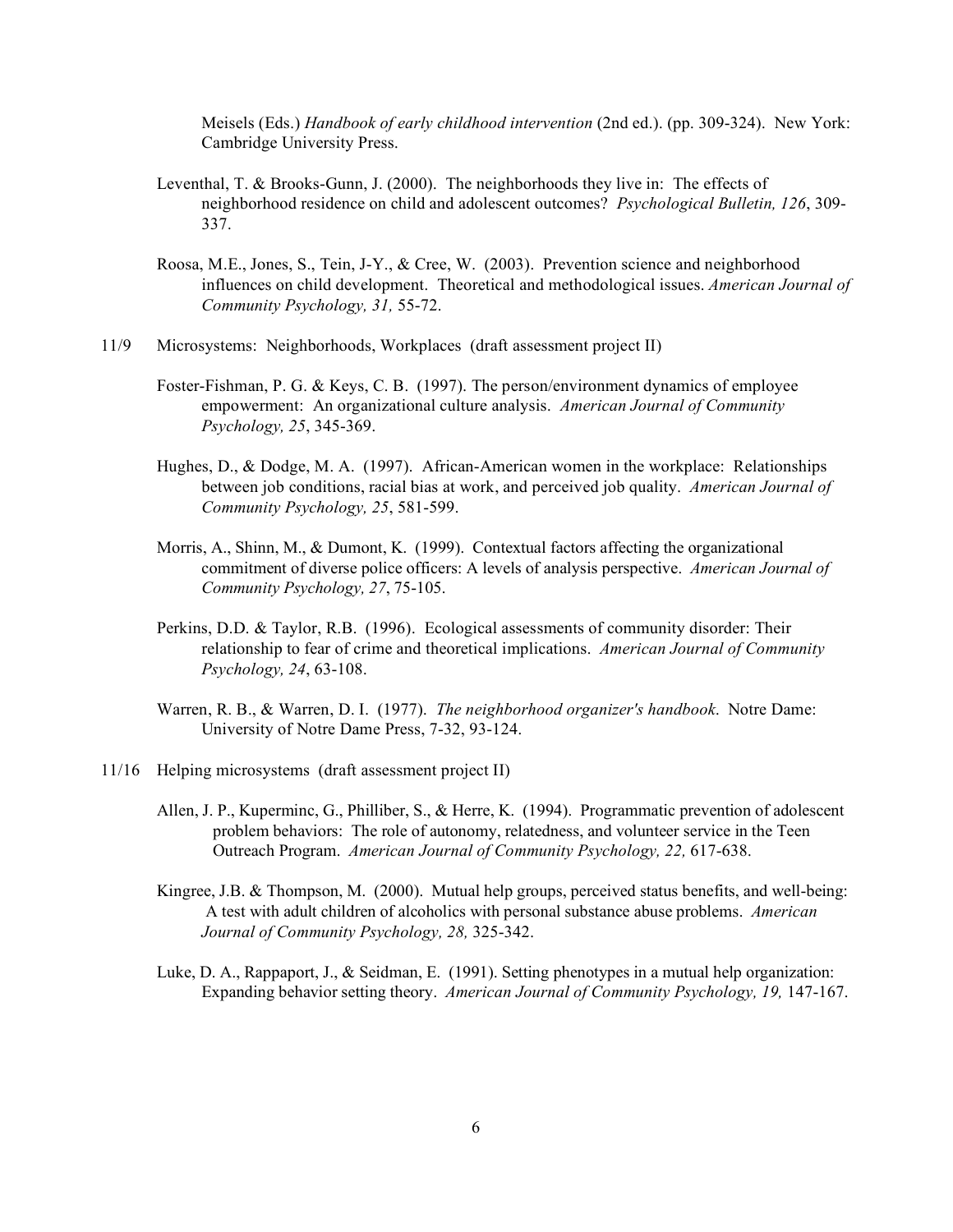- Maton, K. I. (1989). Community settings as buffers of life stress? Highly supportive churches, mutual help groups, and senior centers. *American Journal of Community Psychology, 17,* 203-232.
- Miller, R. L., Klotz, D., & Eckholdt, H. M. (1998). HIV prevention with male prostitutes and patrons of hustler bars: Replication of an HIV preventive intervention. *American Journal of Community Psychology, 26,* 97-131.
- Moos, R. H. (1997). *Evaluating treatment environments: The quality of psychiatric and substance abuse programs* (2nd ed.). New Brunswick: Transaction. (pp. 91-108; Appendix B).
- 11/23 Peer microsystems and exosystems (draft assessment project II)
	- Greenberger, E., O'Neil, R., & Nagel, S. K. (1994). Linking workplace and homeplace: Relations between the nature of adults' work and their parenting behaviors. *Developmental Psychology, 30*, 990-1002.
	- Hughes, D., & Chen, L. (1997). When and what parents tell children about race: An examination of race-related socialization among African-American families. *Applied Developmental Science, 1*, 200-214.
	- McLoyd, V. C., Jayaratne, T. E., Ceballo, R., & Borquez, J. (1994). Unemployment and work interruption among African American single mothers: Effects on parenting and adolescent socioemotional functioning. *Child Development, 65,* 562-589.
	- Sapolsky, R. M., & Share, L. J. (2004) A pacific culture among wild baboons: Its emergence and transmission. PLoS Biology, 2, 534-541.
	- Seidman, E., Chesir-Teran, D., Friedman, J. L., Yoshikawa, H, Allen, L., Roberts, A., & Aber, J. L. (1999). The risk and protective functions of perceived family and peer microsystems among urban adolescents in poverty. *American Journal of Community Psychology, 27,* 211-237.
	- Whitbeck, L. B., Adams, G. W., Hoyt, D. R., & Chen, X. (2004). Conceptualizing and measuring historical trauma among American Indian people. *American Journal of Community Psychology, 33,* 119-130.
- 11/30 Mesosystems (plus some mediators and moderators) (draft assessment project II)
	- Beyers, J. M., Bates, J. E., Petit, G. S., & Dodge, K. A. (2003). Neighborhood structure, parenting processes, and the development of youths' externalizing behaviors: A multilevel analysis. *American Journal of Community Psychology, 31*, 35-53.
	- Campbell, R. & Aherns, C.E. (1998). Innovative community services for rape victims: An application of multiple case study methodology. *American Journal of Community Psychology, 26*, 537-571.